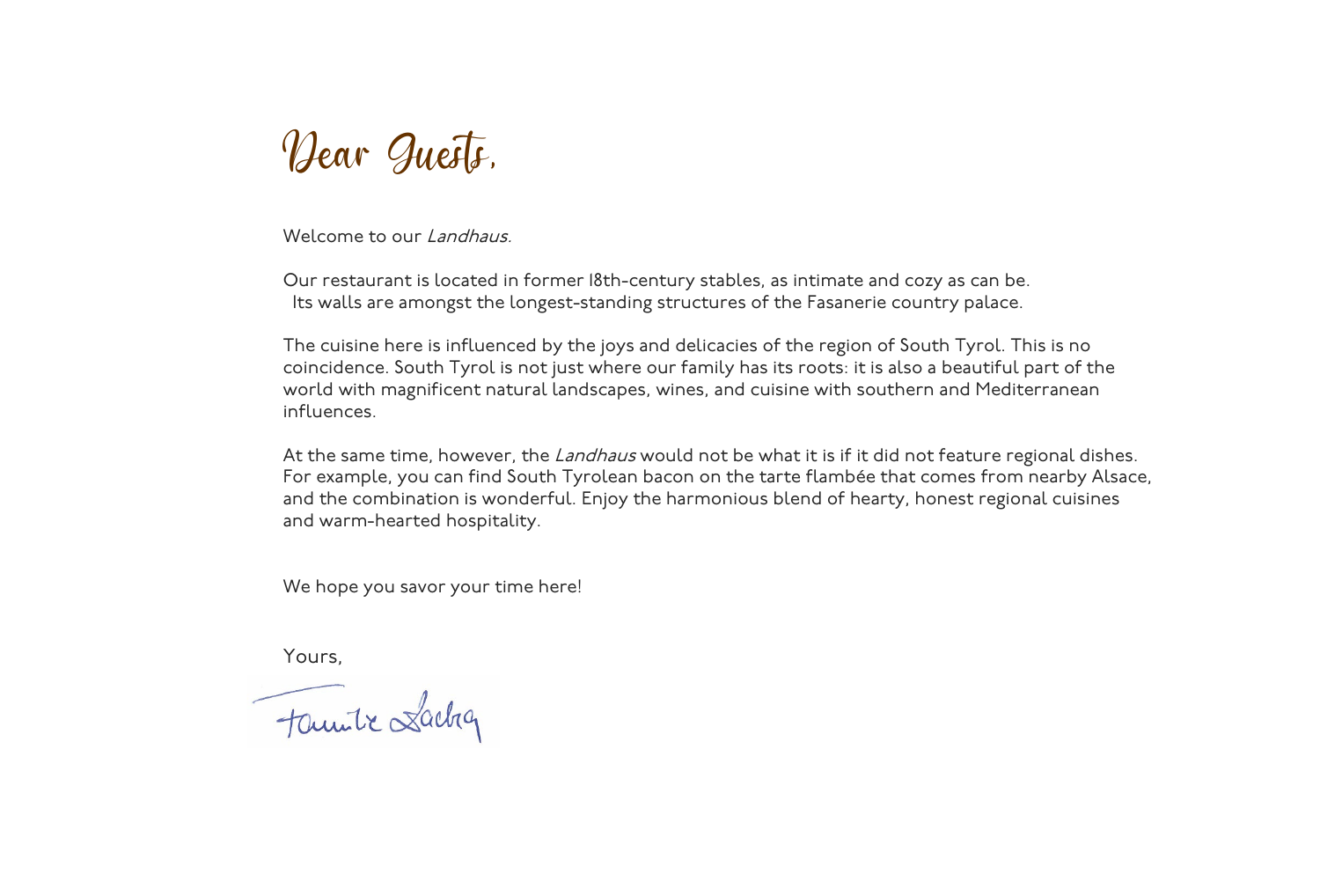### the Zadra family

### **APERITIFS**

| Sparkling raspberry-elderberry, non-alcoholic | $15$ cl          | €7.50 |
|-----------------------------------------------|------------------|-------|
| House aperitif                                | $15$ cl          | €7.50 |
| Hugo                                          | $15$ cl          | €6.50 |
| Aperol spritz                                 | $15$ cl          | €6.50 |
| Landhaus kir royal                            | $15$ cl          | €7.50 |
| Campari orange                                | 0.2 <sub>l</sub> | €6.50 |
| Winzersekt estate sparkling wine              | $10$ cl          | €7.50 |
| Prosecco                                      | $10$ cl          | €5.50 |
| Martini<br>Rosso ® Bianco                     | 5 <sub>cl</sub>  | €4.50 |
| Sherry<br>Medium ® Dry                        | 5 <sub>cl</sub>  | €4.50 |
| Port wine, red                                | 5 <sub>cl</sub>  | €4.50 |
| Pernod                                        | 4 cl             | €4.00 |
| Ricard pastis                                 | 4 cl             | €4.00 |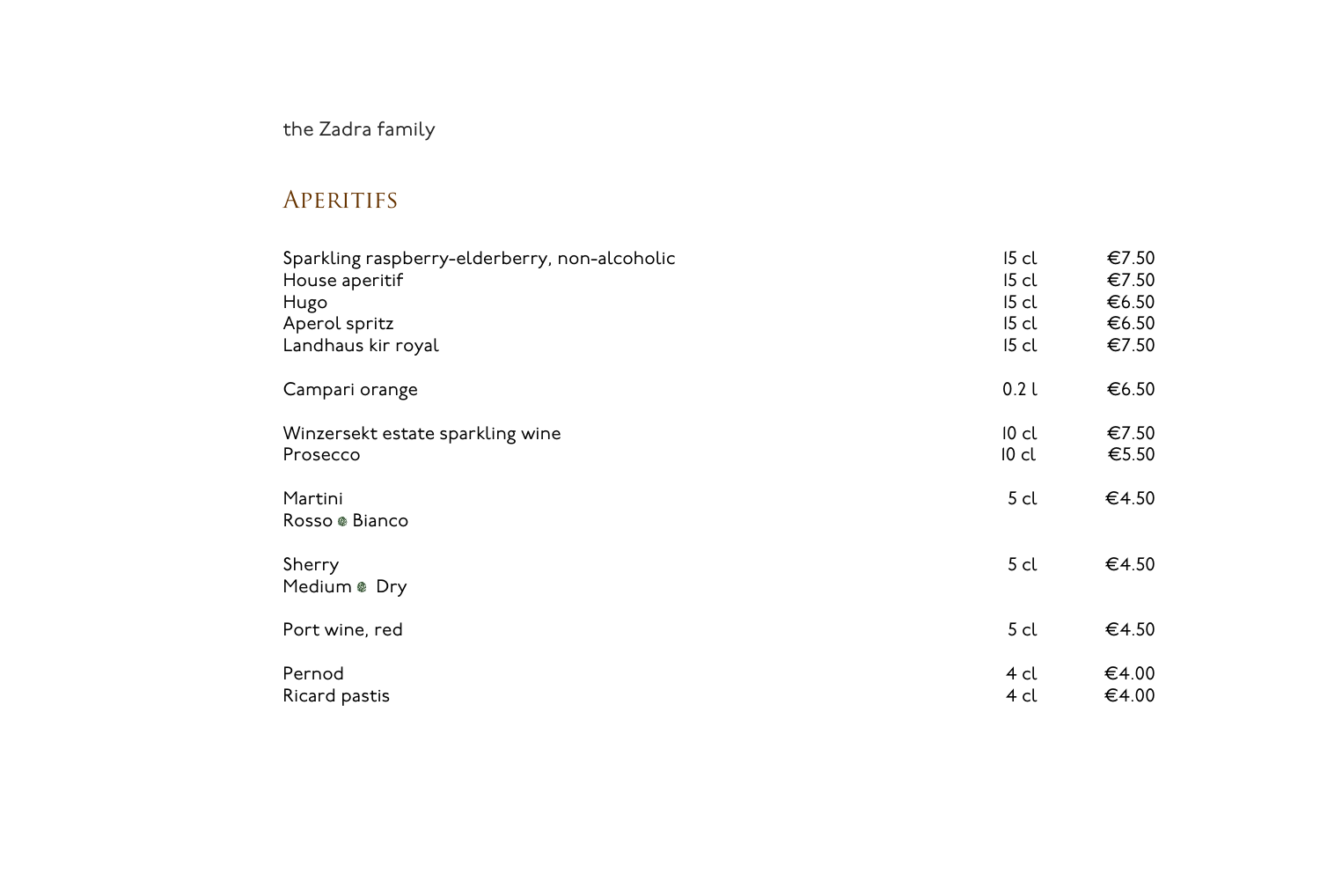#### **LANDHAUS MENU**

| Bouillon of South Tyrolean beef<br>Root vegetables • Semolina dumplings              | 7.50  |
|--------------------------------------------------------------------------------------|-------|
|                                                                                      |       |
| Zurich-style veal fricassee<br>Mushrooms · Buttered spätzle noodles · Colorful salad | 19.90 |
|                                                                                      |       |
| Kaiserschmarrn pancakes (VEGETARIAN)<br>Apricot compote ® Bourbon vanilla ice cream  | 8.50  |

#### 3 COURSE MENU: 34.00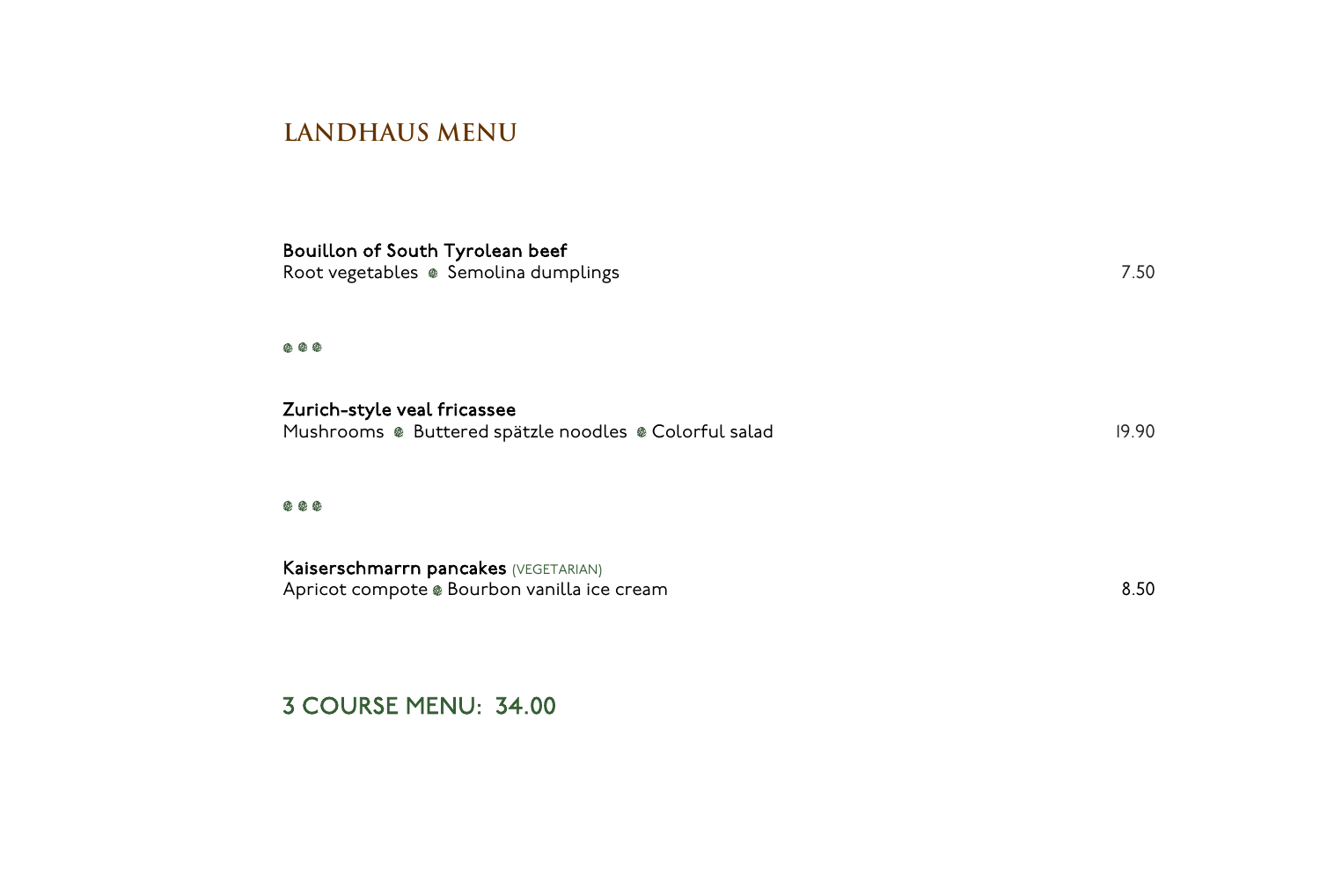# **A great way to start | Appetizers**

| Mediterranean antipasti sampler (VEGAN)<br>Pesto rosso ® Toasted garlic bread                            |             | 12.50          |
|----------------------------------------------------------------------------------------------------------|-------------|----------------|
| Ravioli filled with sovrano cheese (VEGETARIAN)<br>Parmesan @ Arugula @ Brown butter @ Wild-garlic pesto | main course | II.50<br>14.00 |
| <b>Baked camembert (VEGETARIAN)</b><br>Spicy leek salad @ Cranberry dip                                  |             | 10.90          |
| Tartar of smoked salmon<br>Crème fraîche ® Capers ® Dill ® Pernod ® Potato pancakes                      |             | 16.90          |
| <b>GOOD TO THE LAST DROP   SOUPS</b>                                                                     |             |                |
| Bouillon of South Tyrolean beef<br>Root vegetables . Semolina dumplings                                  |             | 7.50           |
| Cream of tomato soup (VEGETARIAN)<br>Sweet-potato chips @ Crème fraîche                                  |             | 6.90           |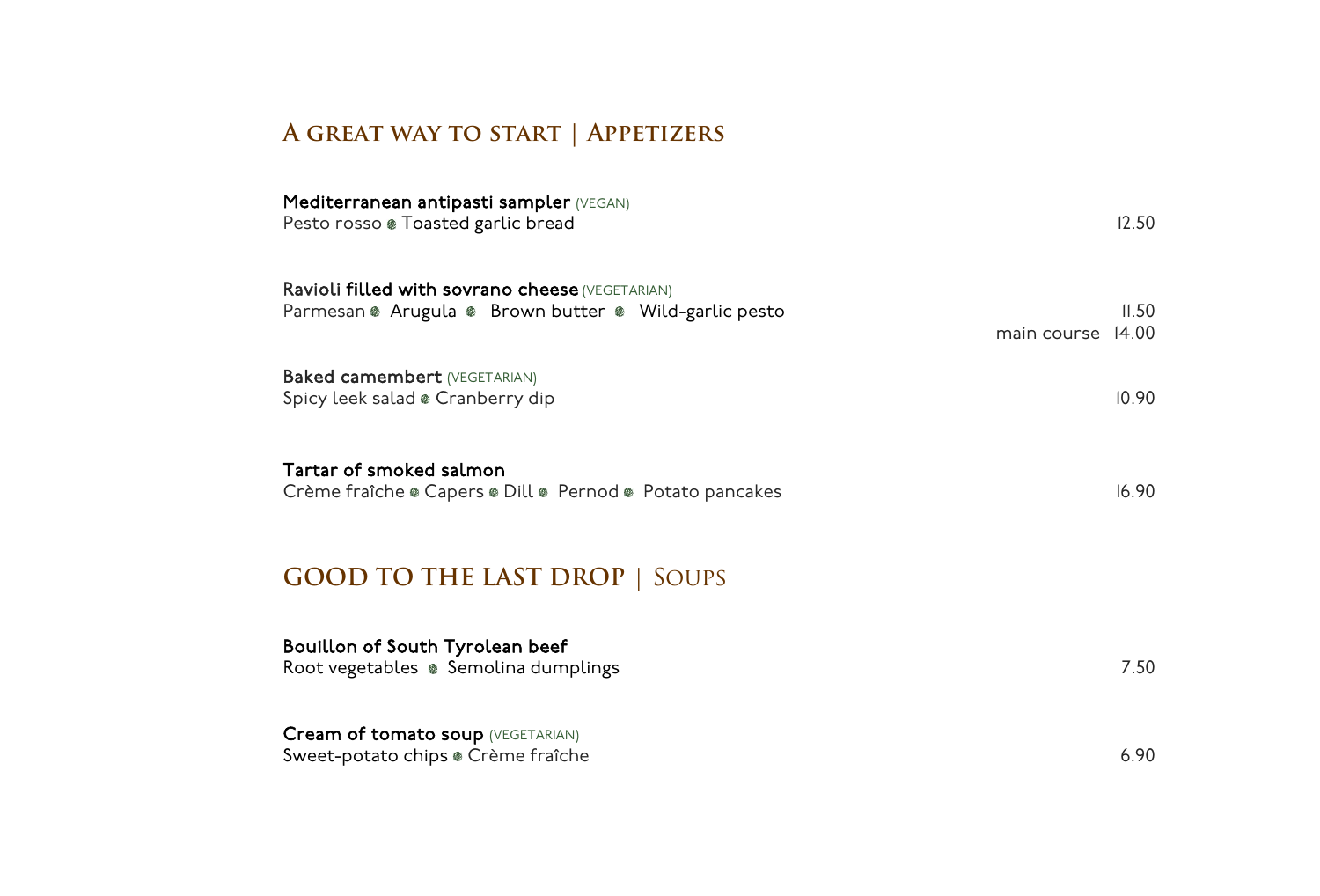# **LIGHT & HEALTHY** | SALADS

Crisp salads with lettuces from local fields featuring croutons of our Vinschgau bread and creamy traditional house-style dressing.

| Small house salad                                                   | 4.50  |
|---------------------------------------------------------------------|-------|
| Large house salad                                                   | 9.50  |
| Large house salad<br>Sautéed filet of trout @ Gremolata             | 19.50 |
| Large house salad<br>Sautéed strips of roast beef . Onion au jus    | 19.50 |
| Large house salad<br>Sautéed strips of chicken breast • Thyme honey | 18.50 |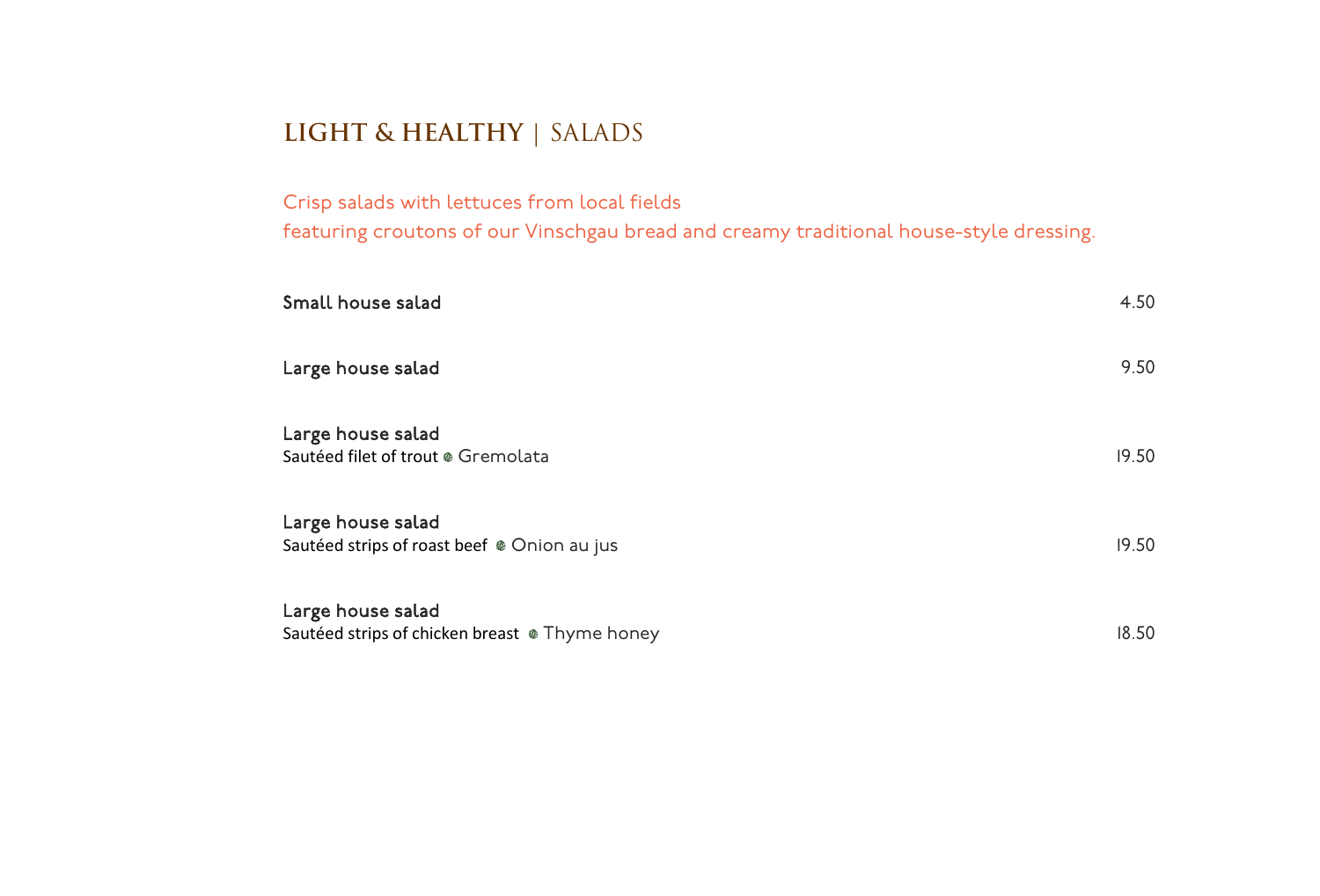# **All aboard | Light dishes**

| Classic flammkuchen (traditional Alsatian white pizza)<br>Lardons of bacon @ Onion                                                                                    | 10.50 |
|-----------------------------------------------------------------------------------------------------------------------------------------------------------------------|-------|
| South Tyrolean flammkuchen<br>South Tyrolean bacon @ Wild-garlic pesto @ Sun-dried tomatoes @ Arugula                                                                 | 12.50 |
| Asparagus flammkuchen (VEGETARIAN)<br>Green asparagus · Goat cheese · Wild-garlic pesto                                                                               | 12.50 |
| Landhaus cheese platter (VEGETARIAN)<br>Camembert ® Appenzeller ® Tyrolean rock-salt cheese ® Mountain cheese ®<br>Chutney of the season $\bullet$ Landhaus nut bread | 14.50 |
| Landhaus cheese and charcuterie platter<br>Air-cured salami · Tyrolean bacon · Air-cured ham<br>Parmesan . Swiss Appenzeller . Landhaus nut bread                     | 15.50 |
| Half a Vinschgau rye-sourdough bread (VEGETARIAN)<br>Wild-garlic quark cheese • Fennel • Anise • Caraway                                                              | 4.50  |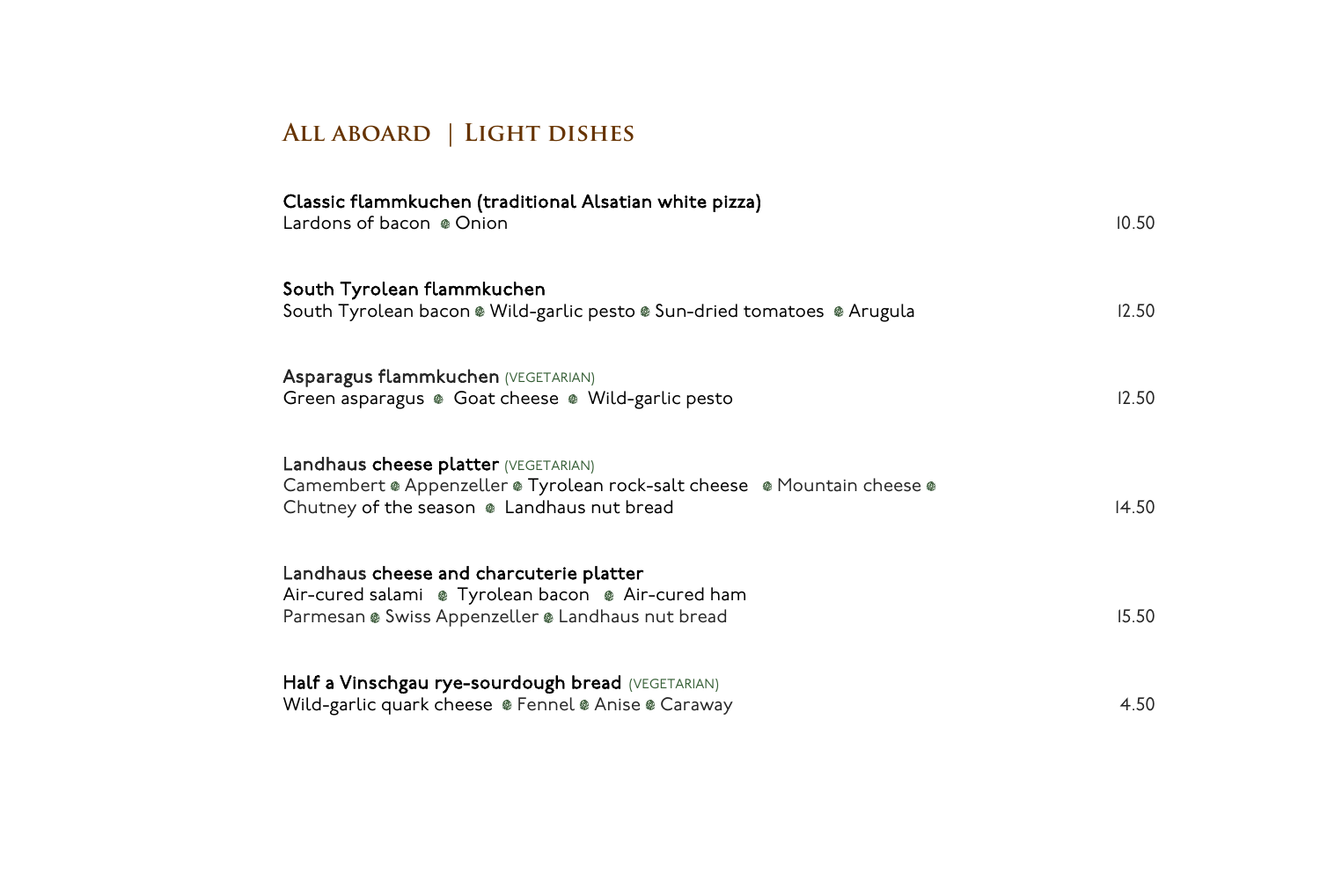# **Plant-based delights | Vegetarian & vegan dishes**

| South Tyrolean potato pancakes prepared au gratin (VEGETARIAN)<br>Parmesan ® Mozzarella ® Swiss Appenzeller ® Colorful salad | 14.50 |
|------------------------------------------------------------------------------------------------------------------------------|-------|
| <b>South Tyrolean spinach dumplings (VEGETARIAN)</b><br>Tyrolean grey-cheese cream Side salad                                | 17.90 |
| Seitan curryvurst (VEGAN)<br>Sweet-potato fries . Cole slaw . Mango                                                          | 17.50 |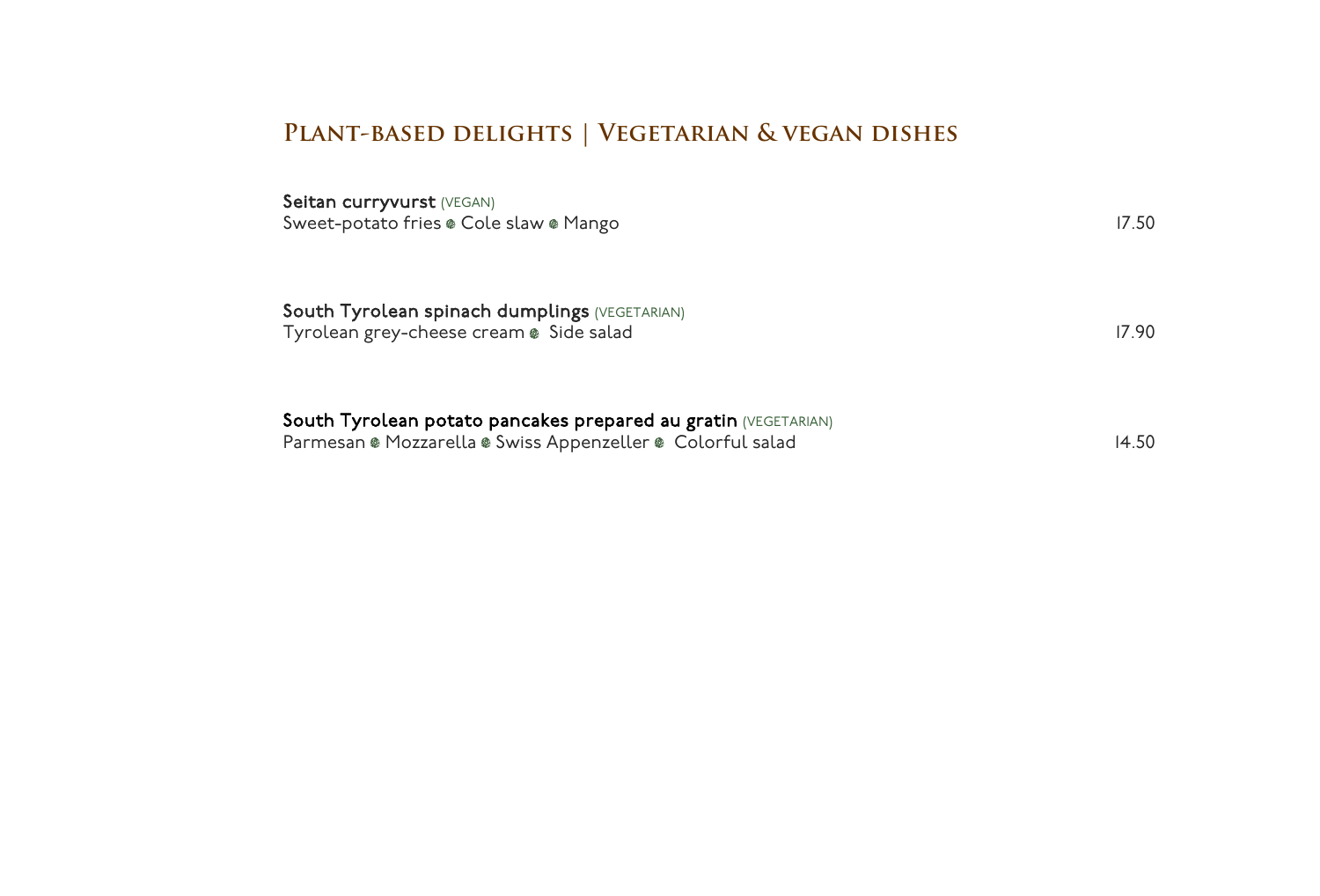# **Upstream and down on the farm | Meat and fish dishes**

| South Tyrolean veal schnitzel<br>Potato salad with pickles . Horseradish . Mustard                               | 18.50 |
|------------------------------------------------------------------------------------------------------------------|-------|
| Onion beef roast<br>Fried potatoes . Green beans and bacon . Sautéed onions . Lagrein red-wine sauce             | 23.50 |
| Zurich-style veal fricassee<br>Mushrooms · Buttered spätzle noodles · Colorful salad                             | 19.90 |
| South Tyrolean burger<br>Appenzeller cheese @ Tomato @ Garlic cream @ Sweet-potato fries @ Cole slaw             | 17.50 |
| Trout à la meunière (practically bone-free)<br>Parsleyed potatoes . Brown butter . Colorful salad                | 18.50 |
| Sous-vide salmon filet<br>Sage . Balsamic root vegetables . Wild-garlic egg noodles . Canola oil . Saffron sauce | 24.50 |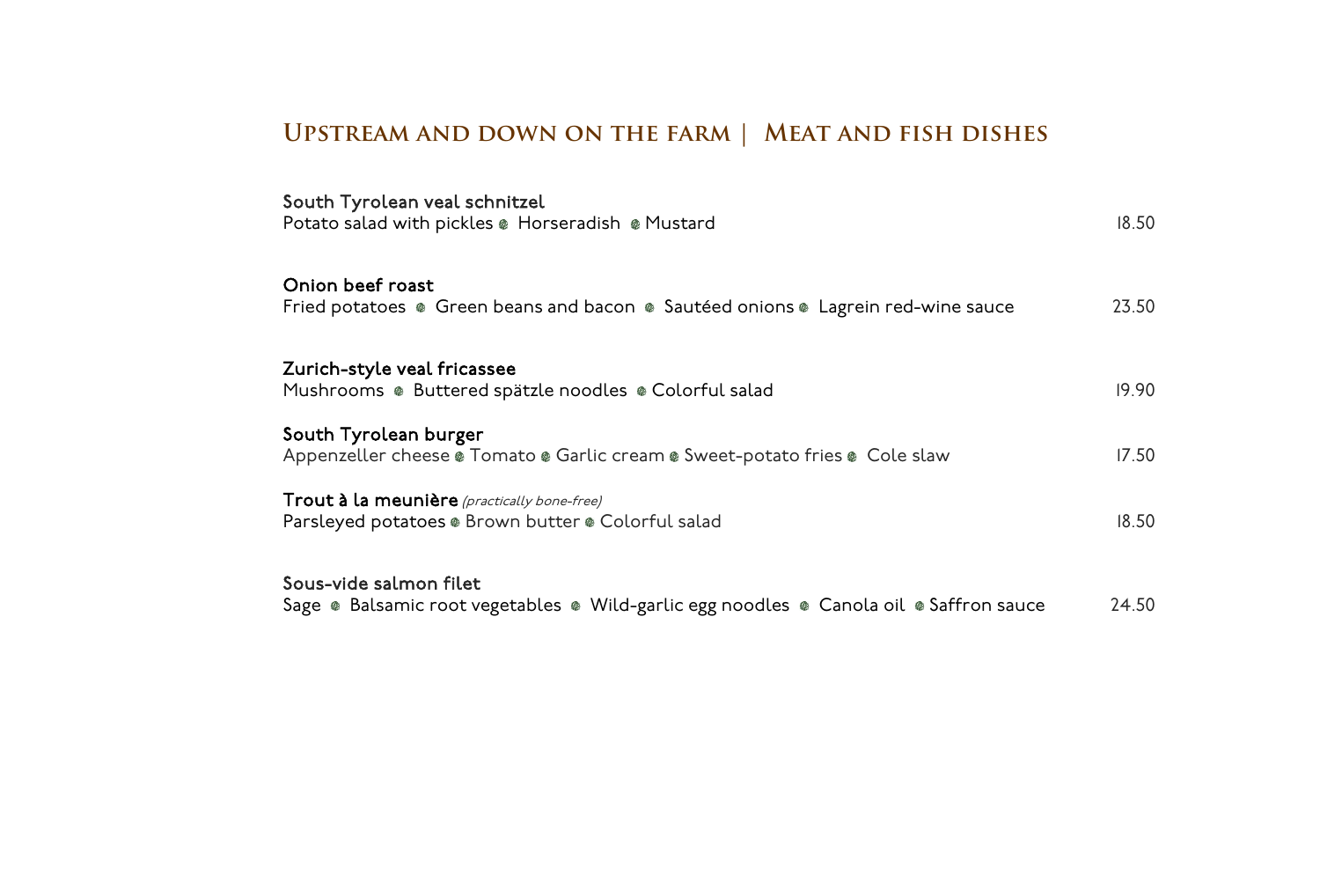## **Sweets for the sweet** | Landhaus desserts

| <b>Kaiserschmarrn pancakes (VEGETARIAN)</b><br>Apricot compote . Bourbon vanilla ice cream | 8.50 |
|--------------------------------------------------------------------------------------------|------|
| <b>Trio of sorbets (VEGAN)</b><br>Fruit sauce @ Fresh fruit                                | 7.50 |

### COFFEE & TEA

| Espresso           | €2.20 |
|--------------------|-------|
| Double espresso    | €3.90 |
| Espresso macchiato | €2.40 |
| Cup of coffee      | €2.80 |
| Pot of coffee      | €4.40 |
| Cappuccino         | €3.50 |
| Café au lait       | €3.50 |
| Latte macchiato    | €3.50 |
| Hot chocolate      | €3.50 |
| Cup of tea         | €2.60 |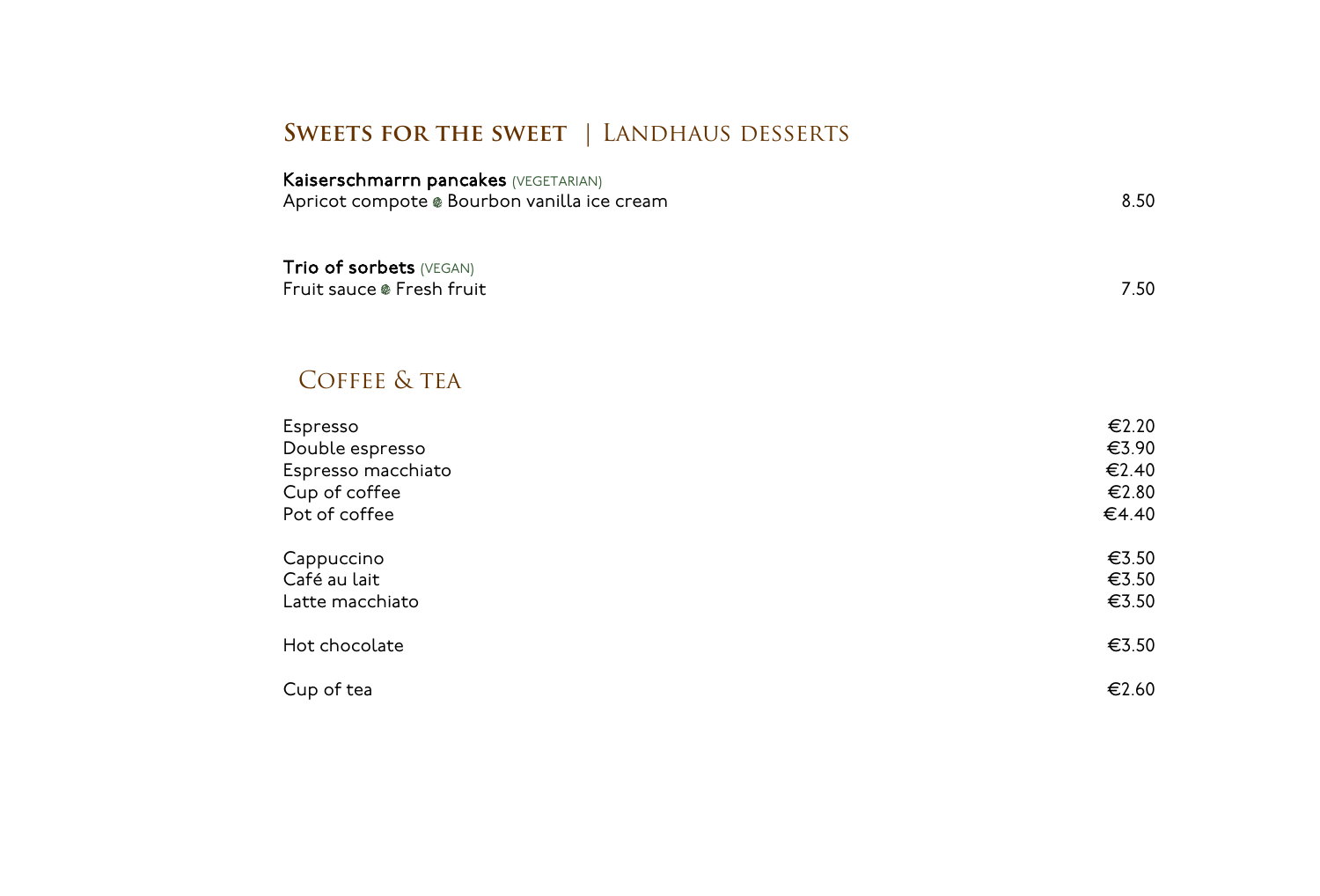| WHITE WINE FROM SOUTH TYROL                                                                               | 0.2 <sub>L</sub> | 0.75L  |
|-----------------------------------------------------------------------------------------------------------|------------------|--------|
| Pinot bianco DOC<br>Cantina Kaltern . South Tyrol                                                         | €9.20            | €25.00 |
| Pinot grigio DOC<br>Cantina Kaltern · South Tyrol                                                         | €9.20            | €25.00 |
| Chardonnay DOC<br>Cantina Kaltern . South Tyrol                                                           | €9.20            | €25.00 |
| Sauvignon blanc DOC<br>Cantina Kaltern . South Tyrol                                                      | €9.50            | €27.50 |
| Pinot bianco, Berg<br>DOC Praedium Selection ® Schreckbichl winery ® Colterenzio                          |                  | €39.00 |
| Chardonnay, Lafoa, DOC Praedium Selection<br>Cantina Coterenzio · Schreckbichl winery · Colterenzio       |                  | €49.00 |
| Sauvignon blanc, Prail, DOC, Praedium Selection<br>Cantina Coterenzio • Schreckbichl winery • Colterenzio |                  | €39.00 |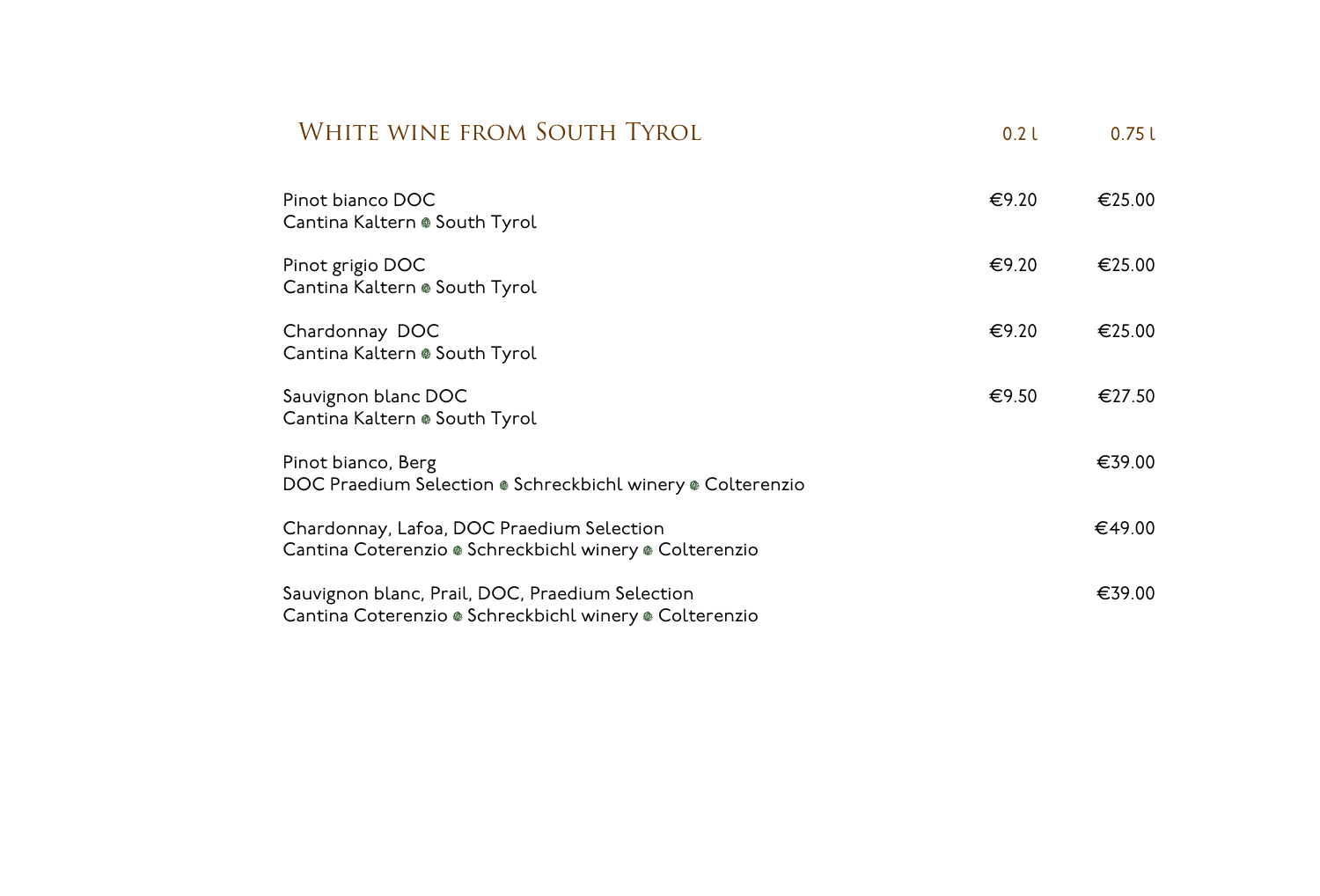| WHITE WINE FROM THE PALATINATE                                                         | 0.2 <sub>L</sub> | 0.75L         |
|----------------------------------------------------------------------------------------|------------------|---------------|
| Pinot blanc & Auxerrois . dry<br>Eugen Spindler . Lindenhof winery . Palatinate        |                  | €29.00        |
| Weissburgunder dry<br>Eugen Spindler . Lindenhof winery . Palatinate                   | €9.50            | €29.00        |
| Grauburgunder dry<br>Eugen Spindler . Lindenhof winery . Palatinate                    | €9.50            | €29.00        |
| Forster Schnepfenflug . Riesling dry<br>Eugen Spindler ® Lindenhof winery ® Palatinate | €6.00            | (1.01) €26.50 |
| Riesling estate wine @ dry<br>Hartmann winery ® Palatinate                             | €7.00            | €19.50        |
| Weissburgunder estate wine @ dry<br>Hartmann winery ® Palatinate                       | €7.80            | €22.50        |
| Chardonnay estate wine . dry<br>Hartmann winery ® Palatinate                           | €7.80            | €22.50        |
| Sauvignon blanc @ dry<br>Hammel winery ® Palatinate                                    | €8.50            | €24.50        |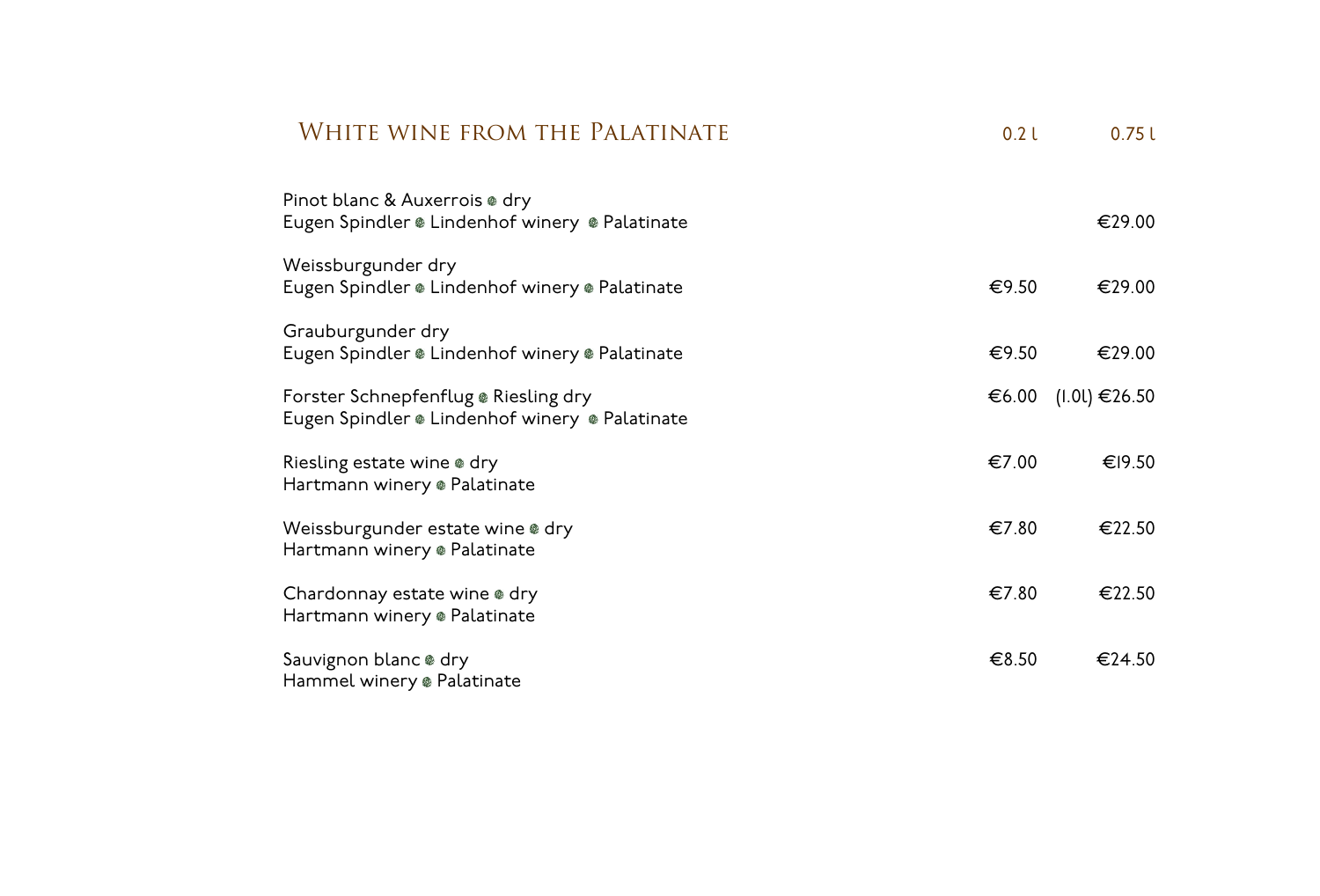| ROSÉ FROM SOUTH TYROL                                                                    | 0.2 <sub>L</sub> | 0.75L                |
|------------------------------------------------------------------------------------------|------------------|----------------------|
| Lagrein rosé DOC<br>Schreckbichl winery @ Colterenzio                                    | €9.50            | €27.50               |
| ROSÉ FROM THE PALATINATE                                                                 | 0.2 <sub>L</sub> | 0.75L                |
| Rosé demi-sec<br>Eugen Spindler . Lindenhof winery . Palatinate                          |                  | €6.00 (I.0 l) €26.50 |
| Rosé demi-sec<br>Benderhof winery ® Palatinate                                           | €8.00            | €24.50               |
| <b>RED WINE FROM SOUTH TYROL</b>                                                         | 0.2 <sub>L</sub> | 0.75L                |
| Edelvernatsch dry<br>Cantina Kaltern . South Tyrol                                       | €9.20            | €25.00               |
| Blauburgunder<br>Cantina Kaltern . South Tyrol                                           | €9.80            | €29.50               |
| Merlot riserva, Siebeneich<br>DOC selection . Schreckbichl winery . Girlan . South Tyrol |                  | €42.00               |
| <b>RED WINE FROM THE PALATINATE</b>                                                      | 0.2 <sub>L</sub> | 0.75L                |
| Spätburgunder, Freinsheim, dry<br>Benderhof winery ® Palatinate                          | €9.20            | €25.50               |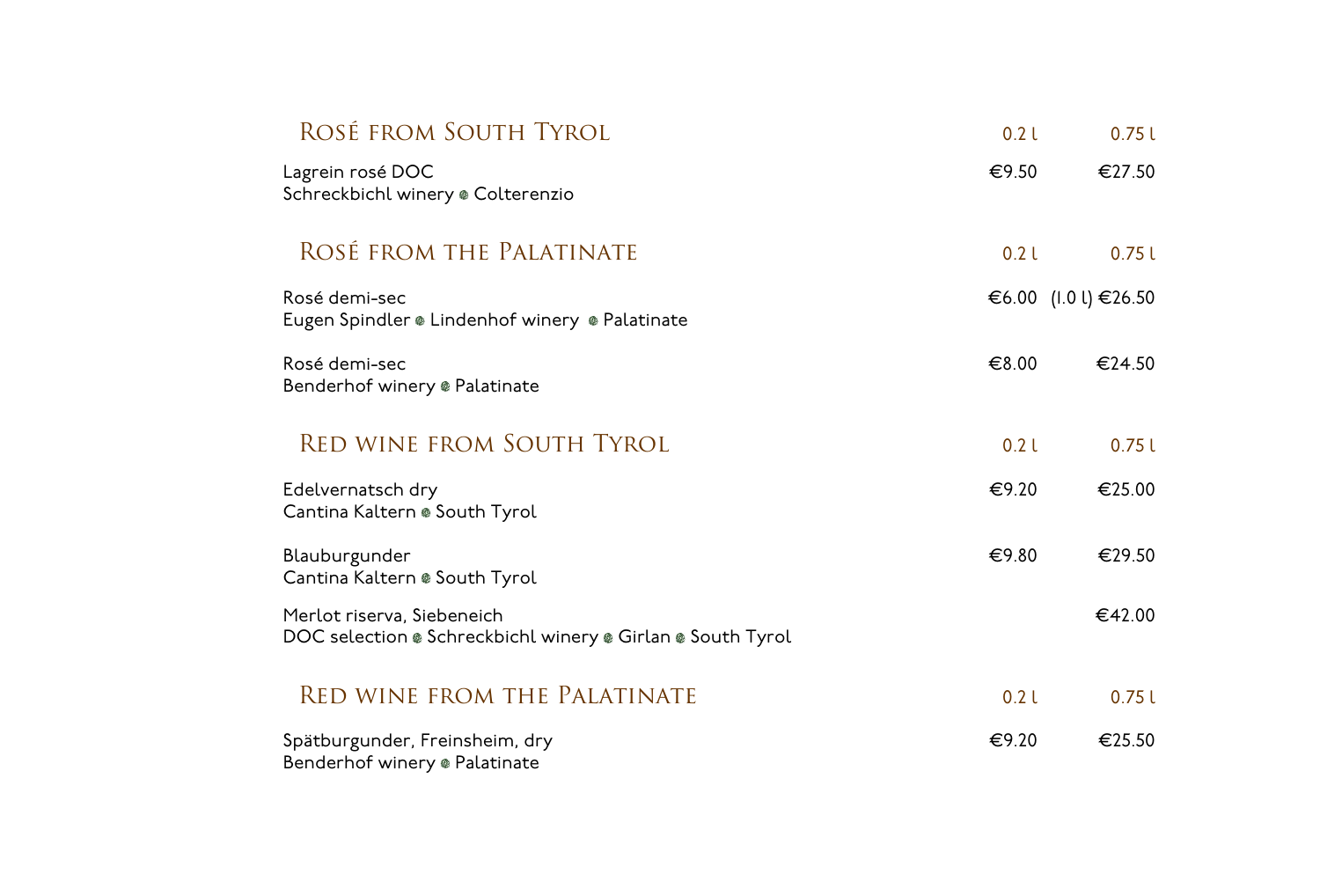#### Non-alcoholic beverages

| 0.25L            | €2.80 |
|------------------|-------|
| 0.75L            | €5.90 |
| 0.2 <sub>l</sub> | €3.30 |
| 0.2 <sub>L</sub> | €2.80 |
| 0.4l             | €4.80 |
|                  |       |
| 0.2l             | €2.80 |
| 0.4l             | €4.80 |
| 0.4l             | €5.30 |
|                  |       |
| 0.25L            | €3.90 |
| 0.3L             | €2.20 |
| 0.2L             | €3.50 |
|                  |       |
|                  |       |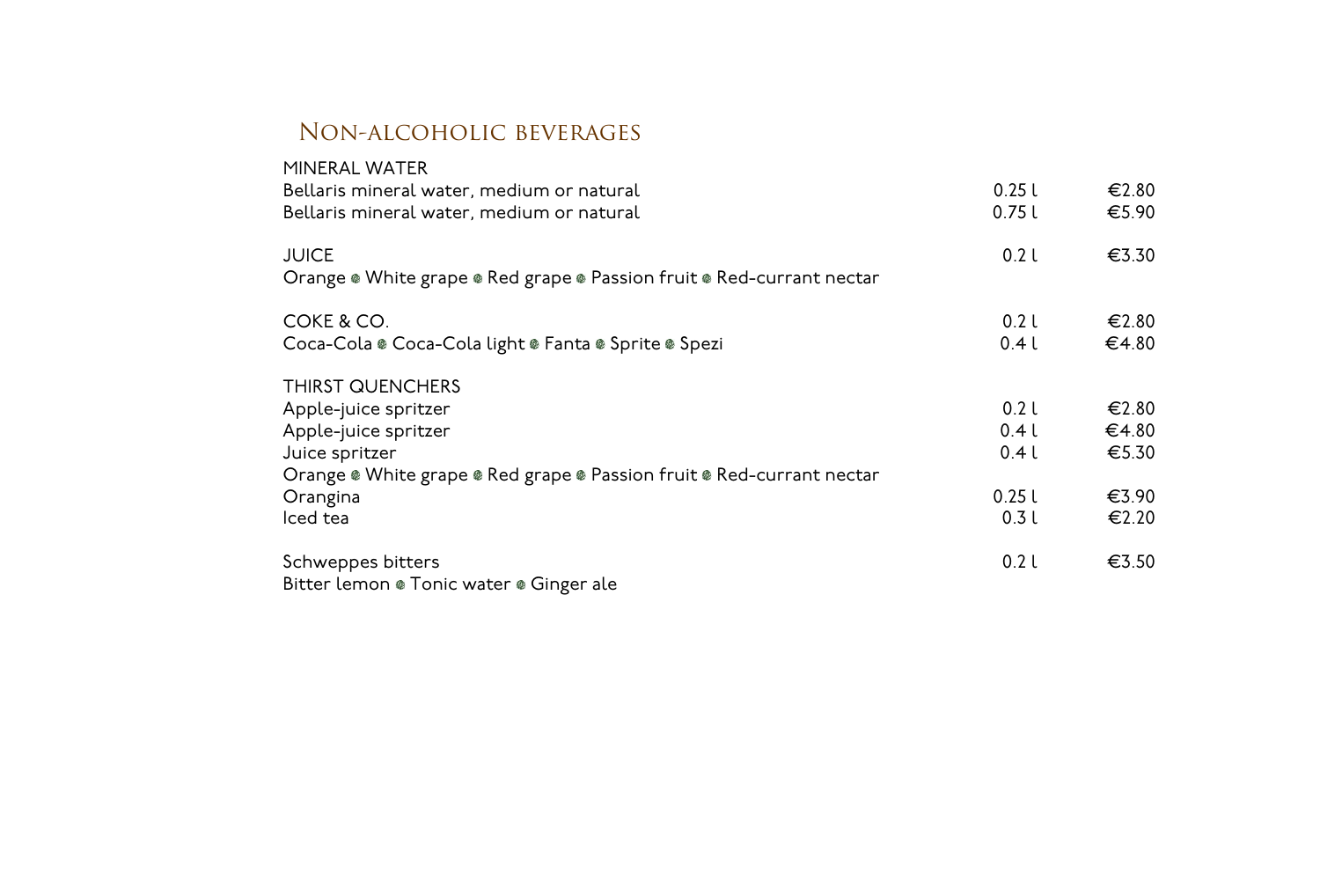### Beer

| PARK pilsner on tap                                | 0.3L<br>0.5L             | €3.10<br>€4.40 |
|----------------------------------------------------|--------------------------|----------------|
| Diebels Alt on tap                                 | 0.2 <sub>L</sub><br>0.3L | €2.80<br>€3.50 |
| PARK pilsner non-alcoholic                         | Bottle 0.33 l            | €3.10          |
| Valentins wheat beer on tap . Light wheat          | 0.3L<br>0.5l             | €3.10<br>€4.40 |
| Valentins dark wheat                               | Bottle 0.5               | €4.40          |
| Valentins wheat beer, non-alcoholic                | Bottle 0.5 l             | €4.40          |
| <b>SPARKLING WINE</b>                              | 0.1 l                    | 0.75L          |
| Winzersekt sparkling wine                          | €7.50                    | €36.50         |
| Champagne, Théophile<br>Louis Roederer ® Champagne | €II.50                   | €65.00         |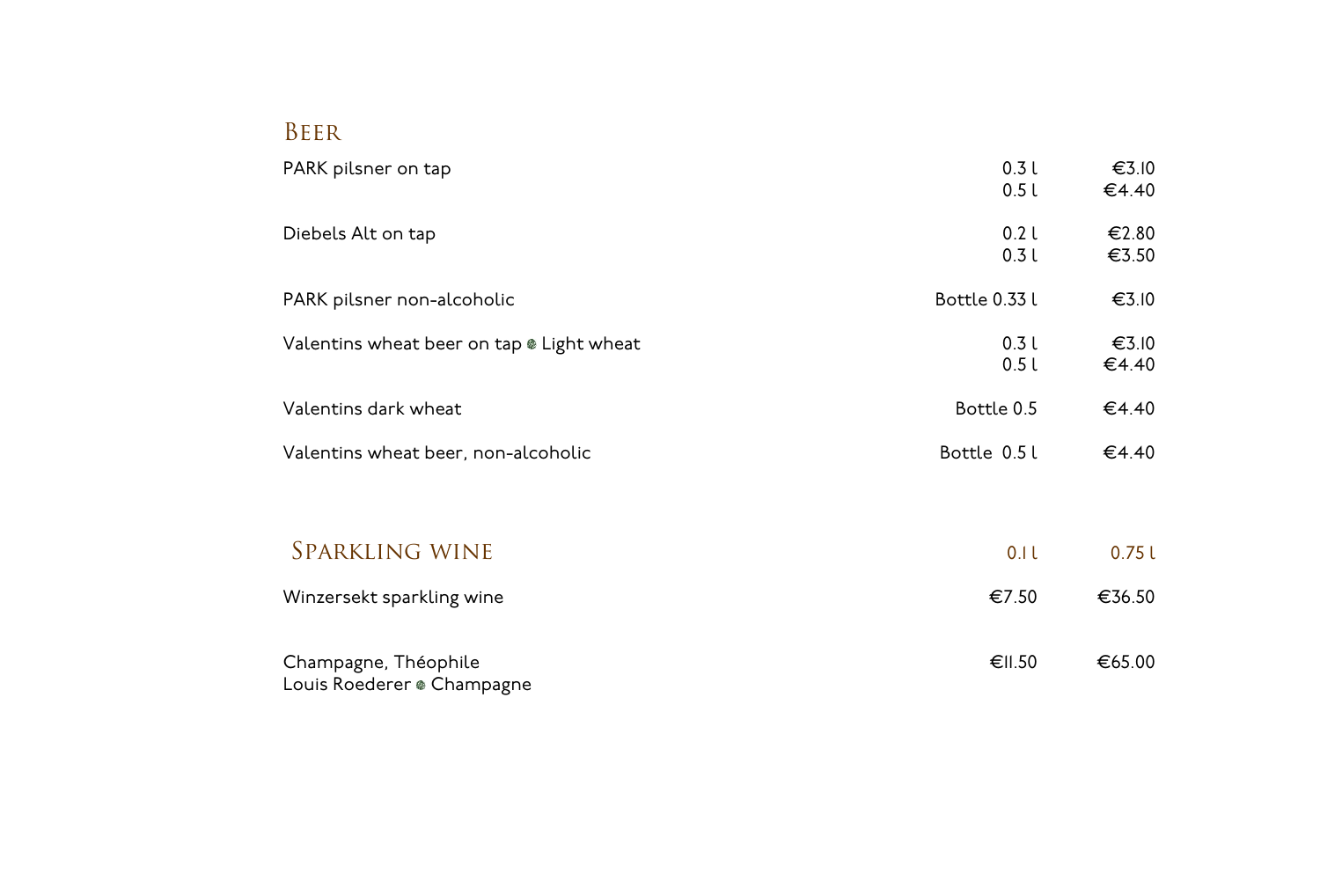### FRUIT BRANDY

| Williams pear, Schladerer  | 40% vol. | 2 cl | €5.50 |
|----------------------------|----------|------|-------|
| Mirabelle plum, Schladerer | 42% vol. | 2 cl | €5.50 |
| Cherry, Schladerer         | 42% vol. | 2 cl | €5.50 |
| Aged apricot, Prinz        | 41% vol. | 2 cl | €6.50 |
| Aged hazelnut, Prinz       | 41% vol. | 2 cl | €6.50 |

### Cognac & brandy

| Remy Martin VSOP        | 40% vol. | €4.40 |
|-------------------------|----------|-------|
| Hennessy Fine de Cognac | 40% vol. | €6.00 |

# Bitters & herbal liqueur

| Jägermeister  | 35% vol. | 2 cl | €3.50 |
|---------------|----------|------|-------|
| Fernet Branca | 40% vol. | 2 cl | €3.50 |
| Ramazzotti    | 30% vol. | 2 cl | €3.50 |
| Averna        | 32% vol. | 2 cl | €3.50 |

## AQUAVIT

| Linie Aquavit | 41.5% vol. | €3.80 |
|---------------|------------|-------|
| Malteser      | 40% vol.   | €3.80 |